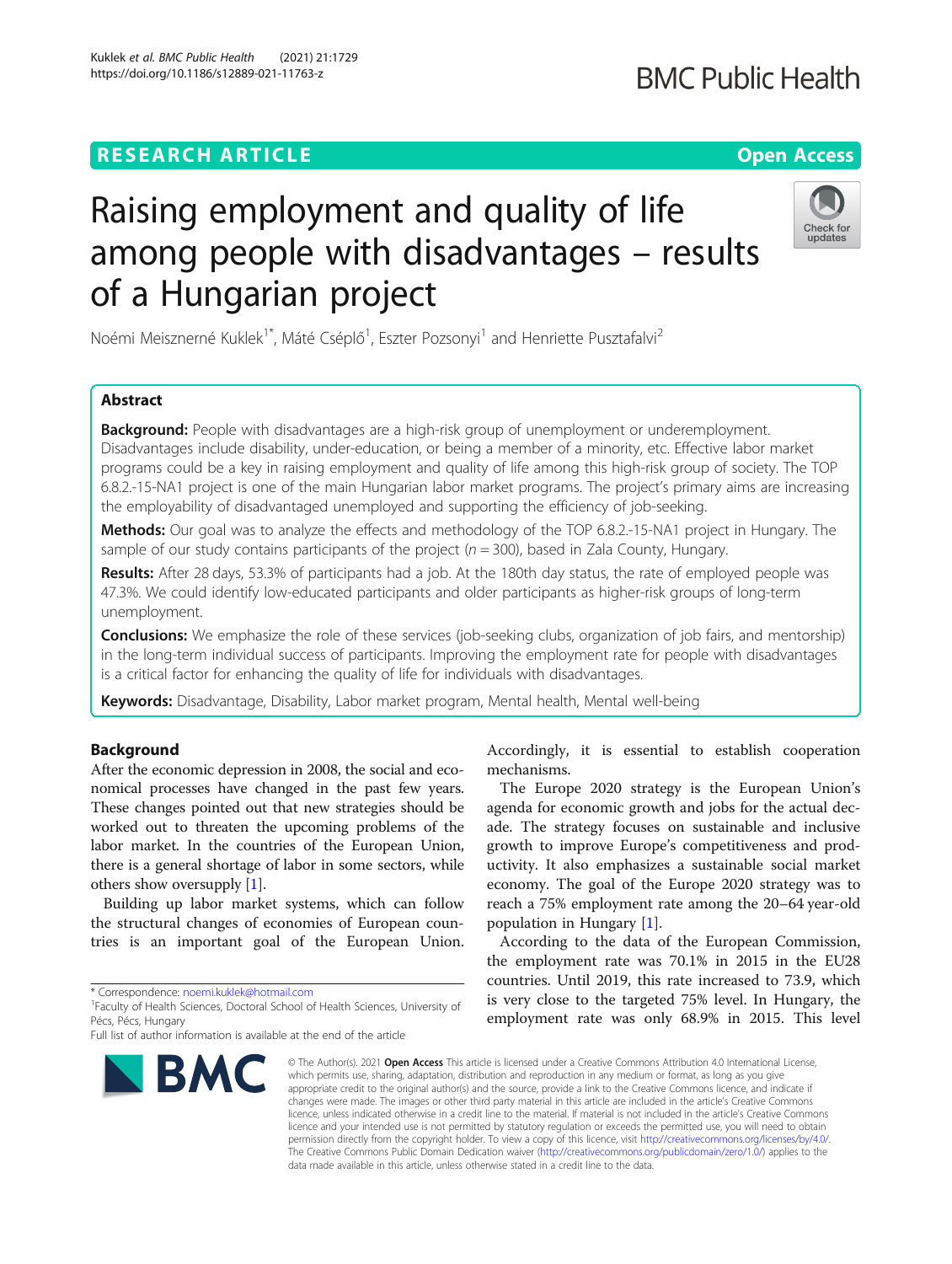significantly increased during the second half of the decade, reaching 75.3% until 2019. The increase in the employment rate was higher in the country, compared to the average increase in the EU28 [\[2](#page-5-0)].

This success of raising the official employment rate in Hungary has many different reasons. One of these reasons is the high efficiency of labor market programs, which were conducted in cooperation with the European Union.

Accordingly, studies focusing on these projects help to map the factors of effective programs, contributing to higher employment and better quality of life among people with disadvantages.

We aimed to map the indicators which can mark the effects of the project. We also aimed to describe the requirements of successful integration. The analysis focused on the results of the disabled subgroup.

According to several studies about unemployment and labour market programs in Central-Eastern Europe, both sex and age have a significant effect on long-term unemployment [[3](#page-5-0), [4](#page-5-0)]. For older workers is difficult to sustain employment. Usually, if unemployment appears at this age group, there is a one-way exit, in inactivity via invalidity pensions [\[4](#page-5-0), [5\]](#page-5-0). Long-term unemployment appears to have a stronger impact on men's lives than women, men are much more stigmatized than women for their unemployed status and spend more time looking for a job. Accordingly, for men, it is easier to find a job than for women in the region  $[4]$  $[4]$ . In the case of both sexes, improving skills and labour market services proved to be helpful in finding a long-term job [\[3](#page-5-0)–[5\]](#page-5-0).

Based on these experiences  $[3-5]$  $[3-5]$  $[3-5]$ , the study aimed to test the following hypotheses:

- 1. Sex and age correlate with the chance of individual success.
- 2. A significant difference in individual success can be established between the target groups.
- 3. The length of the service does not correlate with individual success.

# People with disadvantages in the labor market

Disability is one of the main disadvantages in the labor market. It has several different types, such as those that affect an individual's vision, movement, communication, quality of life, social relationships, etc. The subgroup of people with disabilities is a diverse group with a wide range of different needs and problems. According to the World Health Organization (WHO), disability has three main dimensions [[6\]](#page-6-0):

1. Impairment in a person's body structure or function, or mental functioning (loss of vision or memory, loss of a limb)

- 2. Activity limitation (difficulty seeing, hearing, problem-solving, etc.)
- 3. Participation restrictions in normal daily activities (working, engaging in social and recreational activities, etc.)

There is a strong correlation between the quality of life and disability among adults [[7](#page-6-0), [8](#page-6-0)]. Psychological distress is also high among this subgroup [\[9](#page-6-0)]. Among men, disability is mainly discordant with their masculine identity and its main component, self-reliance. This component is more important to men with disabilities. It is also associated with mental well-being problems among adult males. Disadvantages also include undereducation [[8,](#page-6-0) [9\]](#page-6-0).

People with disadvantages, and especially in Hungary, members of Romani people are high-risk groups of both health problems and unemployment or underemployment [\[10](#page-6-0)]. This association exists in the case of different types of disadvantages. According to a Swedish study [[11\]](#page-6-0), people with mobility disabilities are vulnerable groups at risk of prolonged unemployment during their lifetime, also in a country with a good welfare system.

This association between disadvantage and lack of work is also true in younger populations. Using a causal approach, Harkko et al. [\[12\]](#page-6-0) suggest that unemployment is consistently associated with an increased risk of disadvantage. The reason behind this correlation is the higher risk of common mental disorders among young unemployed people.

According to a review about unemployment's effects on health [\[13\]](#page-6-0), long-term unemployed people carry a higher risk of mental illness, compared to employed people. The risk of mental health problems increases with the duration of unemployment status. Although employment carries risk of stress and frustration [[14](#page-6-0), [15\]](#page-6-0), unemployment status also correlates with lower quality of life through lower socioeconomic status, mental well-being, disadvantage, access to education and health care, etc. [\[12,](#page-6-0) [14,](#page-6-0) [15\]](#page-6-0)

In addition, people with disadvantages are more probable to experience underemployment and a higher risk to have their mental health negatively affected by this status [\[16](#page-6-0)].

Mediator variables between mental health and unemployment/underemployment include stress, depression, and unhealthy behaviors. Unemployment also correlated with a higher risk of later life with disadvantages. On the other hand, only a few studies focused on the correlation between total lifetime unemployment with disadvantages and life expectancy [[17,](#page-6-0) [18\]](#page-6-0).

According to the HILDA (Household, Income and Labour Dynamics in Australia) survey, which included 2379 participants with disadvantages, a greater reduction in mental health was established for the unemployed or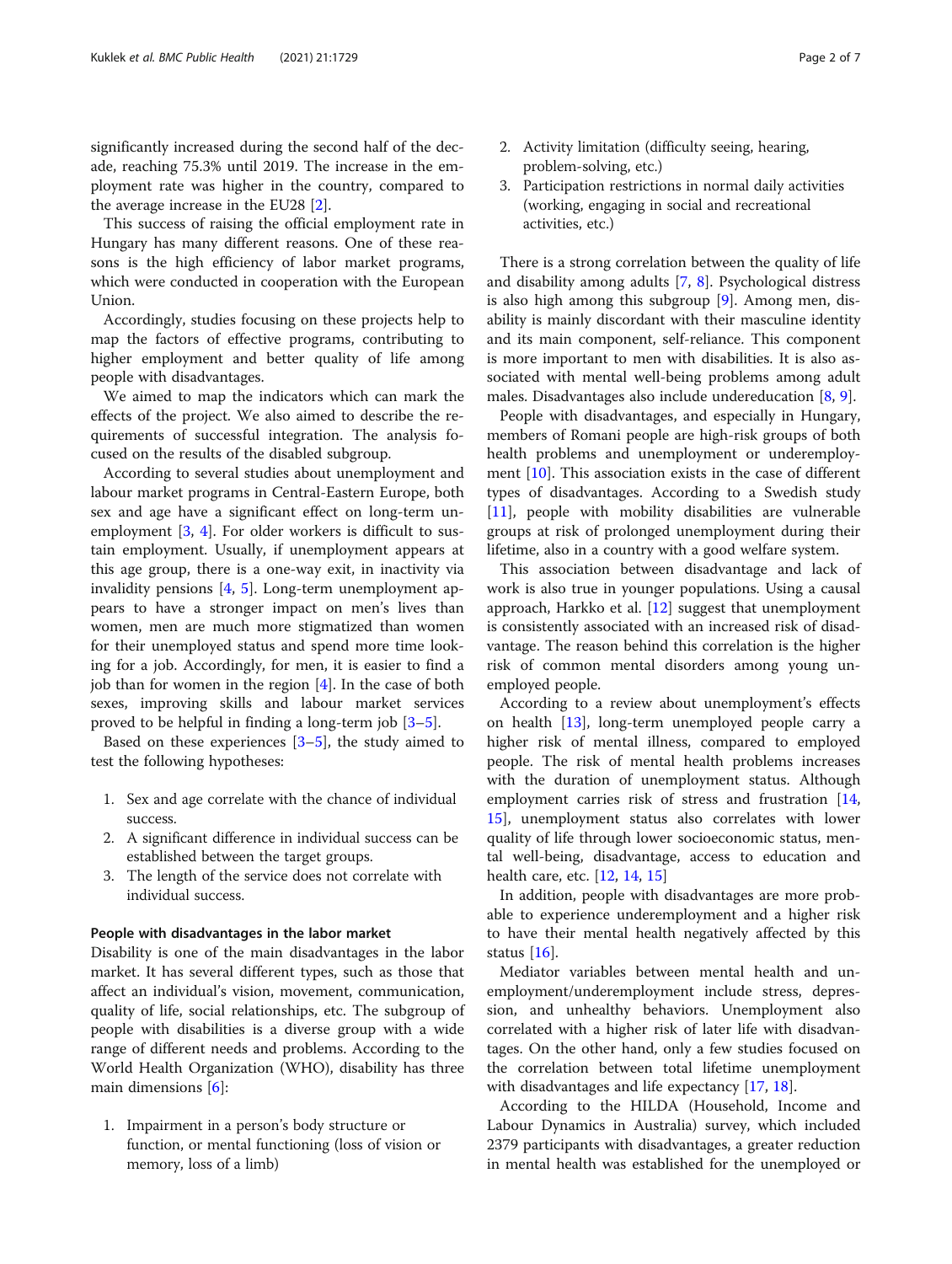inactive people with disadvantages compared to people who were employed. The study highlighted the value of employment for people with disadvantages [[16\]](#page-6-0).

This negative effect of unemployment on mental health can be broken only by mental health-promoting programs among the unemployed with disadvantages, and special labor market projects focusing on high unemployment risk groups [[16](#page-6-0), [18\]](#page-6-0). The latest data on this field shows some positive examples. During the Healthy People 2020 project in the US, notable progress could be reached in case of access to services for complex conditions associated with disadvantage, expansion of mental health promotion programs focusing on disability, and reducing the unemployment rate among job seekers with disadvantages [[19\]](#page-6-0).

In summary, unemployment among people with disadvantages is an important determinant of their poor mental health. Governmental policies should oddly focus on this extremely high-risk group, to help their integration into the labor market. Studying and interpreting the positive examples of labor market integration programs are oddly important to support this process.

## The TOP project

The TOP 6.8.2.-15-NA1 (local employment cooperation in urban areas, TOP project) is one of the main Hungarian labor market programs. Its main aims are to provide manpower according to the needs of the labor market, to increase the employability of disadvantaged, unemployed, and inactive people who are willing to work in the region, to support the efficiency of job-seeking, and to lead public employees to the labor market [\[20,](#page-6-0) [21\]](#page-6-0).

The goal of the TOP project was to build up a local strategy based on the analysis of the labor market and innovation options. Educational and employment programs were conducted based on this strategy, for the purpose of the labor market integration of unemployed and disadvantaged people. During the period of the project, the local employment pact and the pact office were also established. The project was conducted with the collaboration of the Employment Office of Zala County and the Nagykanizsa Employment Non-profit GmbH. The main goal was to help at least 300 unemployed people in Nagykanizsa, Hungary finding jobs by using the established labor market services.

The TOP project also includes innovations and new methods, which can be used in labor market policy both locally and nationally. It has 10 different target groups (Table 1).

The TOP project includes an individual program. The elements of this program contain job advice, job-seeking clubs, organization of job fairs, and mentorship. Providing services had two different ways. The first option was that the service as an individual element of the project.

# Table 1 Target groups of the project

# Target groups: unemployed people, employees of the public sector, and inactive people

Disadvantaged people according to the project:

- 1. People with a low level of education (elementary school or below)
- 2. 24-year-old or younger people or 29-year-old or younger unemployed people
- 3. 50+ year-old people
- 4. Women returning to the labor market after giving birth
- 5. People receiving unemployment benefits
- 6. People at risk of permanent unemployment
- 7. People with disabilities
- 8. Members of the Romani minority
- 9. People who are capable to be led from public employment to the labor market
- 10. Inactive people

The second type was when the service was conducted in connection with the participant's support. During the services, participants had to document the completion. In practice, the document of completion included a written reference by the participant, the mentorship diary, the diary of progression, and the mentor's evaluation of the participant's activity [[20](#page-6-0)].

# **Methods**

## Selection and description of participants

The sample of our study contained people, who were participating in the TOP 6.8.2.-15-NA1 project ( $n = 300$ ). We have studied the efficiency of employment policy tools from the aspect of labor market integration. The study included 1.5 years.

# **Statistics**

# Input measures

The study used input and output variables to measure the efficiency of the TOP project.

We have used the sociodemographic measures of age and sex as input variables.

The target group of the participant was also used, which contained the 10 *target groups* of TOP project as possible responses. Each job seeker is assigned to one of the categories (Table 1) when they start participating in the TOP project. The recommended services are assigned to each of the categories in the Individual Action Plan (IAP). In addition, caseworkers can offer all services to any jobseeker, even if these services do not fall under the recommended set of measures [[20](#page-6-0)].

The length of the service (in days) was also a numeric input variable in the study. In addition, we have also included the length of external service.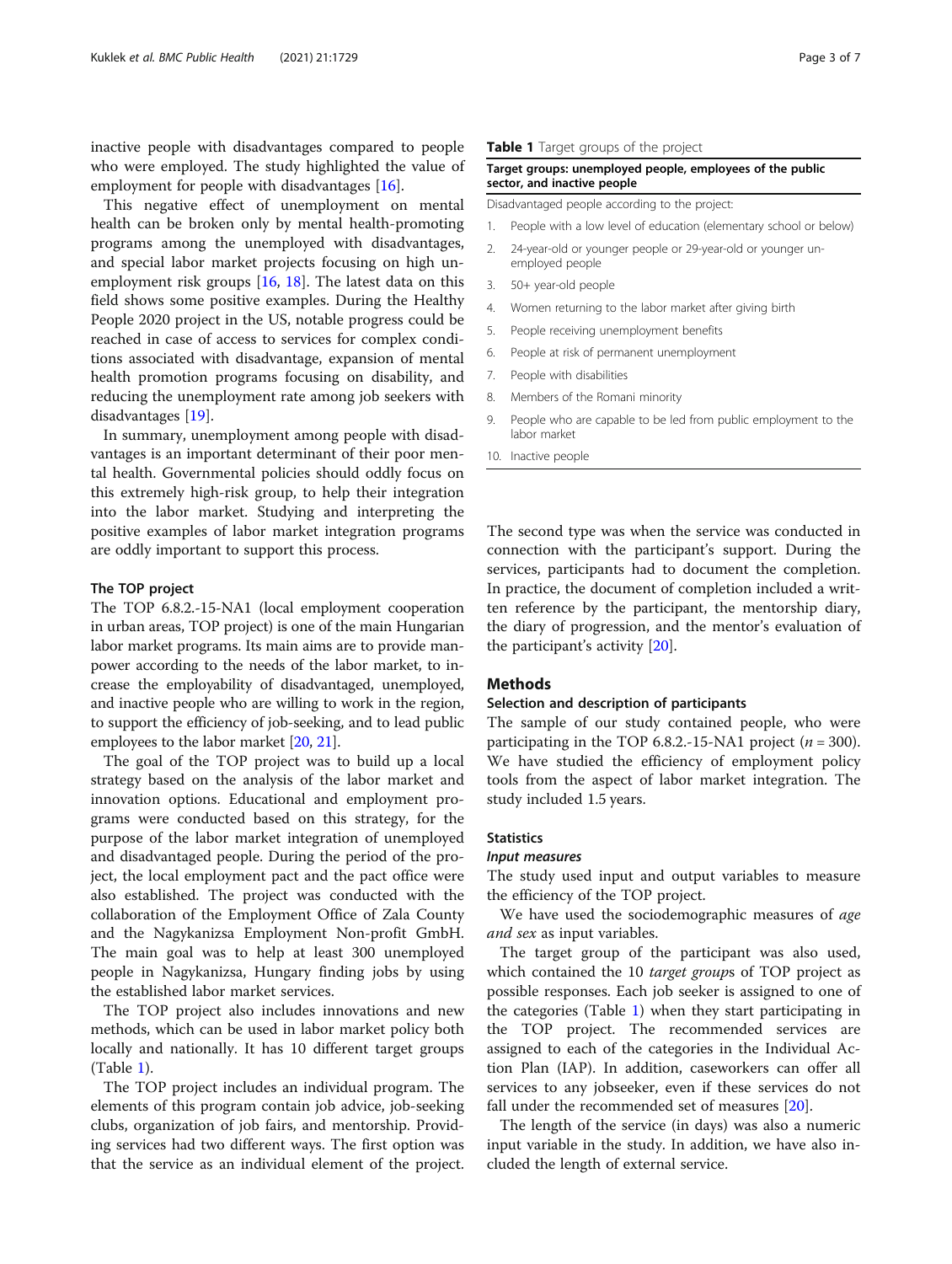# Output measures

The study uses several variables as output measures, which were based on the individual success of the participants.

The first measure is the ratio of participants who finished the project, which is also an output variable of the study. The two categories of the dichotomous variable were 'finished successfully' and 'withdrawn unsuccessfully'.

After finishing the project, the status of the participants was also monitored. They had to fill a form on the 28th and 180th day after completing the project. The employment status after 28 and 180 days had the following possible responses: 'employed or self-employed with support'; 'employed without support'; 'self-employed without support'; 'public employment' and 'unemployed'. Employed status in 28 and 180 days also included public employment, but only with an acceptable quality of the individual program and mentored placement. The variables were coded into dichotomous variables with two categories, like 'employed' and 'unemployed' (which included public employment).

## Statistical analysis

Chi-square tests and binary logistic regression were used to test the associations between the included variables. IBM SPSS (Statistical Package for the Social Sciences) 23 software was used to conduct the analyses.

# Results

According to descriptive statistics (Table 2), the mean age of the sample was 45.51 (21–66). Females were

slightly overrepresented among the participants (58.3%). The average length of service was 197 days among the participants of the program. Almost one-third of participants were categorized as members of target group No. 3. (50 years old or above), while 53 people were at risk of permanent unemployment (No. 6.). The third-largest target group (No. 1., low-educated group) contained 36 participants. In total, a very high rate of participants (99.3%) finished the TOP project successfully. After 28 days, 160 of them had a job (53.3%). At the 180th day status, only 246 participants filled the form about their job status. Among them, the number of employed people was 142 (47.3% of all participants; 57.7% of participants answered). We could observe a nominal decrease, but a rise in employment rate between the 28th and 180th day status.

According to the results of binary logistic regression (Table [3](#page-4-0)), age correlated with both 28th day ( $OR = 0.97$ ; CI95% = 0.95–0.99;  $p < 0.05$ ) and 180th day (OR = 0.96; CI95% = 0.94-0.98;  $p < 0.01$ ) employment status negatively. Accordingly, older participants had less chance to find both a short-, and long-term job after the project.

In case of sex, no correlation was established with the two included output variables. Length of service had a positive correlation with employment status, the association was significant in case of both 28th day ( $OR = 1.01$ ; CI95% = 1.01-1.01;  $p < 0.001$ ) and 180th day (OR = 1.01;  $CI95\% = 1.01 - 1.01$ ;  $p < 0.01$ ) status. This result highlights the positive effect of the project's services.

According to its almost homogenous distribution, the variable of successfully finishing of the project was excluded from the analysis.

**Table 2** Descriptive statistics of input and output measures ( $n = 300$ )

| Input variables          | n (%)       | Mean (SD)     | Output variables                 | n(%)        |
|--------------------------|-------------|---------------|----------------------------------|-------------|
| Age                      |             | 45.51 (11.34) | Finished successfully            | 298 (99.3%) |
| Sex                      |             |               | Employment status after 28 days  |             |
| Male                     | 125 (41.7%) |               | Employed                         | 160 (53.3%) |
| Female                   | 175 (58.3%) |               | Unemployed                       | 134 (44.7%) |
| Target group             |             |               | Employment status after 180 days |             |
| No. 1.                   | 36 (12%)    |               | Employed                         | 142 (47.3%) |
| No. 2.                   | 17 (5.7%)   |               | Unemployed                       | 104 (34.7%) |
| No. 3.                   | 93 (31%)    |               |                                  |             |
| No. 4.                   | 15 (5%)     |               |                                  |             |
| No. 5.                   | 34 (11.3%)  |               |                                  |             |
| No. 6                    | 53 (17.7%)  |               |                                  |             |
| No. 7                    | 2(0.7%)     |               |                                  |             |
| No. 8.                   | 18 (6%)     |               |                                  |             |
| No. 9.                   | 7(2.3%)     |               |                                  |             |
| No.10.                   | 25 (8.3%)   |               |                                  |             |
| Length of service (days) |             | 197 (132.42)  |                                  |             |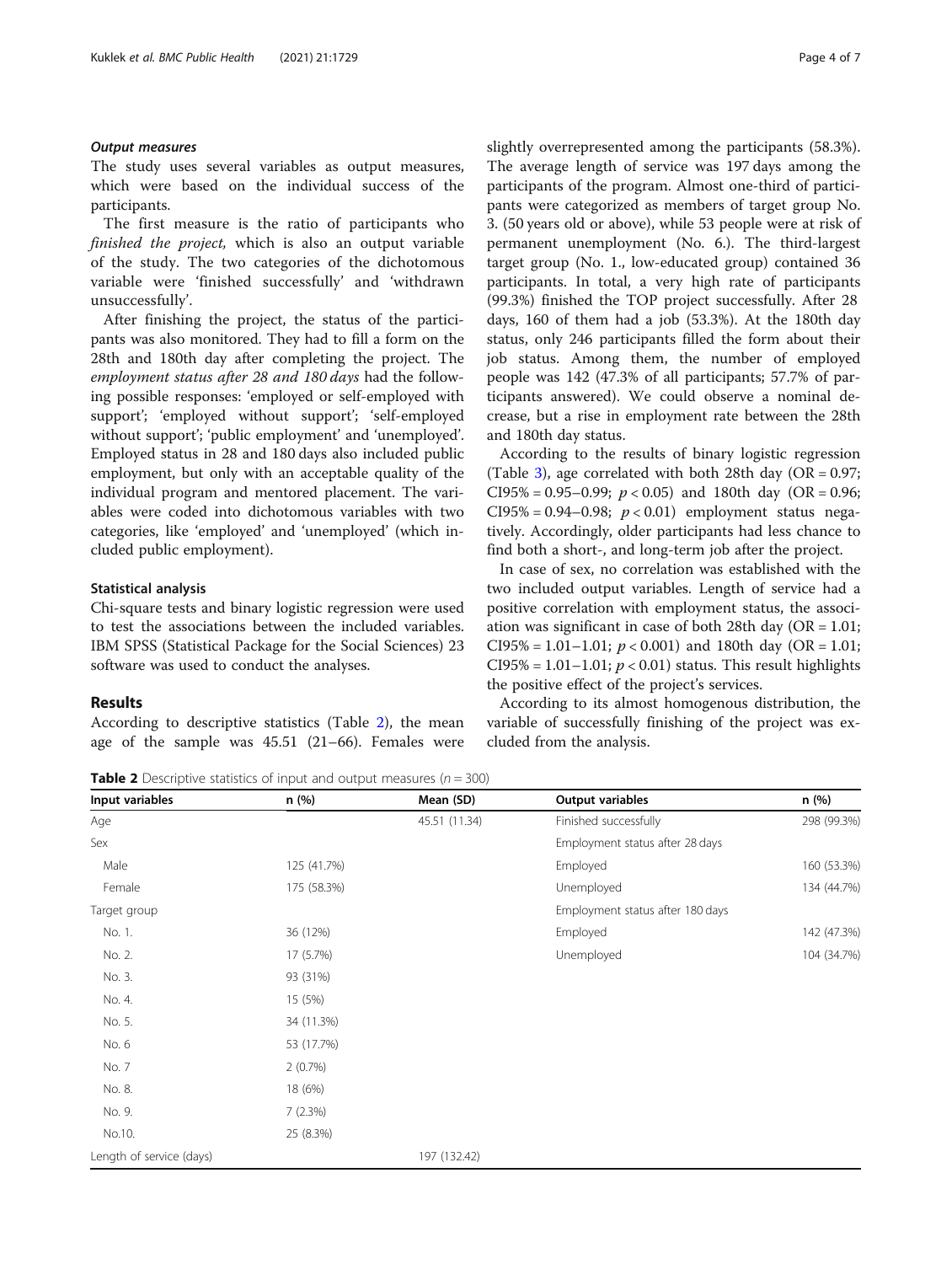| <b>Predictor variables</b>            | Employed after 28 days |               | Employed after 180 days |               |
|---------------------------------------|------------------------|---------------|-------------------------|---------------|
|                                       | <b>OR</b>              | CI95%         | <b>OR</b>               | CI95%         |
| Age <sup>a</sup>                      | $0.97*$                | $0.95 - 0.99$ | $0.96***$               | $0.94 - 0.98$ |
| Sex                                   |                        |               |                         |               |
| Femaleb                               |                        |               |                         |               |
| Male                                  | 1.17                   | $0.72 - 1.90$ | 1.45                    | $0.85 - 2.49$ |
| Length of service (days) <sup>a</sup> | $1.01***$              | $1.01 - 1.01$ | $1.01***$               | $1,01 - 1,01$ |

<span id="page-4-0"></span>**Table 3** Binary logistic regression of input variables and individual success,  $n = 300$ 

<sup>a</sup>Continous variable

<sup>b</sup>Reference category

 $*$ *p* < 0.05

 $A^*p < 0.01$ 

\*\*\* $p < 0.001$ 

A significant difference was found among the target groups of TOP project and individual success in finding a job in 180 days (Table 4). On the other hand, no correlation was established with employment status after 28 days. The worst rates of successful job seeking were observed in groups No. 1. (low educated group), No. 3. (50 years old or above), and No. 6. (people at risk of permanent unemployment).

# **Discussion**

The TOP project had a very high finishing rate in all target groups, only 2 out of the 300 participants failed to finish the program. The project had an overall positive effect on the employment status of the participants. The prompt effect (after 28 days) was more positive compared to the long-time effect (180 days), but it is also acceptable (nearly half of participants could find and keep up a long-term job).

A negative association between age and individual success was established. Accordingly, we could verify our first hypothesis. Older age groups should be considered as higher risk groups during labor market programs.

We could also verify the second study hypothesis, which presumed a difference between target groups and

success in job seeking. Short-term (28 days) success did not differ among the target groups, but long-term success did. We could identify low-educated participants, older participants (50 years old or above), and people at risk of permanent unemployment as higher-risk groups of long-term unemployment after the project. Other studies also established that these groups are at a high risk of unemployment after participating in a labor market project [[22](#page-6-0), [23](#page-6-0)].

The third hypothesis could also be verified. The length of the provided services and education had a positive correlation with individual success in finding a longterm job after the program. Latest findings on services of labor market programs also establish the same result [[23\]](#page-6-0). Accordingly, labor market projects should focus on the length and quality of the provided education and services.

# Conclusions

There are substantial costs to both individuals and society related to poor employment outcomes for people with disadvantages, including working disabilities. Improving the employment rate for people with

**Table 4** Chance of finding a job after the project among the target groups,  $n = 300$ 

| Target group | Employed after 28 days $(n = 294)$ | Employed after 180 days ( $n = 246$ )* |  |
|--------------|------------------------------------|----------------------------------------|--|
| No. 1.       | 38.2%                              | 38.7%                                  |  |
| No. 2.       | 43.8%                              | 41.2%                                  |  |
| No. 3.       | 37.4%                              | 32.1%                                  |  |
| No. 4.       | 60%                                | 61.5%                                  |  |
| No. 5.       | 44.1%                              | 50%                                    |  |
| No. 6        | 43.4%                              | 34.9%                                  |  |
| No. 7        | 50%                                | 50%                                    |  |
| No. 8.       | 70.6%                              | 100%                                   |  |
| No. 9.       | 28.6%                              | 50%                                    |  |
| No.10.       | 72%                                | 64.3%                                  |  |

\* p < 0.05; chi-square test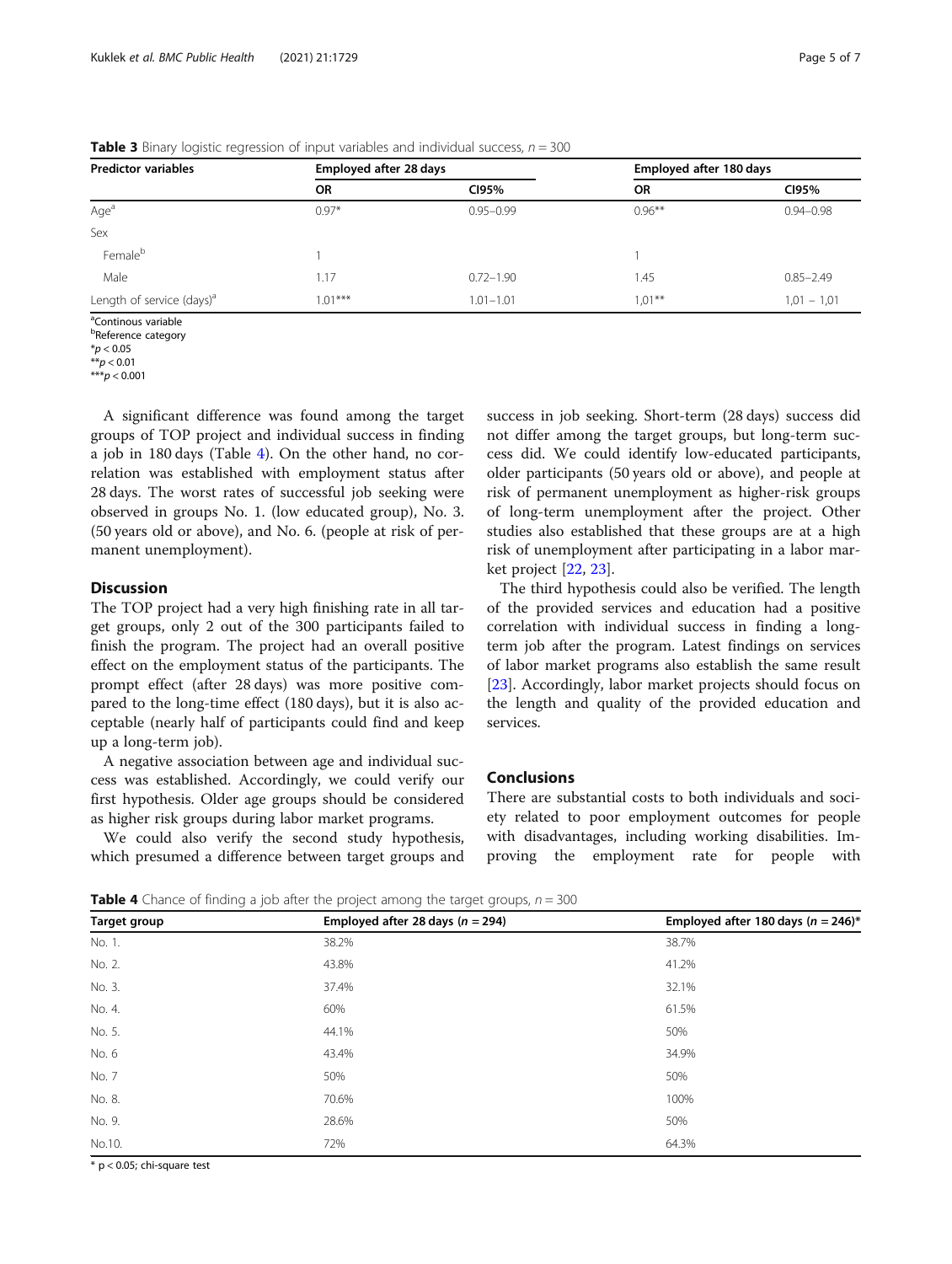<span id="page-5-0"></span>disadvantages is a critical factor for enhancing the quality of life for individuals with disadvantages, and their families.

Among TOP project participants, we could identify low-educated, older participants and people at risk of permanent unemployment as higher-risk groups of longterm unemployment after the project. The fact that only a minority of these groups could find a long-term job is a limitation of the project. We emphasize the main role of the project's services (job-seeking clubs, organization of job fairs, and mentorship) in the long-term individual success of participants. In the future, labor market programs should add special activities for older participants, such as training classes on computer and internet use.

Limitations of the study should also be mentioned. Only a few independent variables were used in the model, which is too simple to rule out confounders. This means that findings are possibly not with reliability.

In summary, several participants have been employed and were provided with education during the program. Thanks to the project, new jobs also became available. The increasing level of employment rate in these disadvantaged subgroups has several benefits for the country's economy and the individual's quality of life. Firstly, a direct positive impact on GDP could be observed after the rising rate of employment among individuals with disadvantages. In addition, an indirect impact could also be established via improved government fiscal balances. Positive effects also include the broader welfare gains for the individuals that secure employment, and their families and carers. In the local area of the study, a decrease in inactivity, increase in wages, and rate of female employment could be the indirect effects of the project.

Based on the findings, policymakers need to focus on increasing the job-seeking skills for people living with a disadvantage. Labour market programs proved to be effective in fighting against long-term unemployment. Thus, policymakers should give more attention to these programs. Age had a highly significant, negative effect on reemployment probability. Older people, especially with a disadvantage, have usually no option but inactivity via invalidity pensions. Reintegration of this high-risk group into the labour market would have a very positive effect both economically, socially, and individually [4, [22](#page-6-0), [23\]](#page-6-0). Accordingly, government policy should give special attention to older unemployed people. The current instruments of supporting young people in the labour market (tax deduction, travel contribution, etc.) [4, 5] should be expanded, involving older unemployed people, especially with disadvantages.

#### Abbreviations

HILDA: Household, Income and Labour Dynamics in Australia; IAP: Individual Action Plan; SPSS: Statistical Package for the Social Sciences; TOP project: TOP 6.8.2.-15-NA1 project; WHO: World Health Organization

# Acknowledgments

Not applicable.

#### Authors' contributions

NMK have made substantial contributions to the conception; design of the work; the acquisition, analysis, interpretation of data; and have drafted the work and substantively revised it. MC has made substantial contributions to the conception and design of the work. EP has made substantial contributions to the conception and design of the work. HP has made substantial contributions to the conception; design of the work and have drafted the work and substantively revised it. All authors have approved the submitted version and any substantially modified version that involves the author's contribution to the study. All authors have agreed both to be personally accountable for the author's own contributions and to ensure that questions related to the accuracy or integrity of any part of the work, even ones in which the author was not personally involved, are appropriately investigated, resolved, and the resolution documented in the literature.

## Funding

The research was financed by the Thematic Excellence Program 2020 - Institutional Excellence Sub-programme / National Excellence Sub-program of the Ministry for Innovation and Technology in Hungary, within the framework of the 2. thematic programme of the University of Pécs. The funding bodies played no role in the design of the study and collection, analysis, and interpretation of data and in writing the manuscript.

#### Availability of data and materials

The datasets used and/or analyzed during the current study are available from the corresponding author on reasonable request.

#### Declarations

## Ethics approval and consent to participate

Participation was confidential and voluntary. Written informed consent was obtained from all participants. The research was performed with the ethical approval of the University of Pécs and the Government Department of Zala County (6.8.2.-15-NA1).

#### Consent for publication

Not applicable.

### Competing interests

The authors declare that they have no competing interests.

#### Author details

<sup>1</sup> Faculty of Health Sciences, Doctoral School of Health Sciences, University of Pécs, Pécs, Hungary. <sup>2</sup>Department of Health Promotion and Public Health, Faculty of Health Sciences, Institute of Health Insurance, University of Pécs, Pécs, Hungary.

## Received: 22 March 2021 Accepted: 9 September 2021 Published online: 23 September 2021

#### References

- 1. Europe 2020. A strategy for smart, sustainable and inclusive growth European Commission, 2010 [cited 2020 Sep 9]. Available from: [https://op.](https://op.europa.eu/en/publication-detail/-/publication/6a915e39-0aab-491c-8881-147ec91fe88a/language-hu) [europa.eu/en/publication-detail/-/publication/6a915e39-0aab-491c-8881-14](https://op.europa.eu/en/publication-detail/-/publication/6a915e39-0aab-491c-8881-147ec91fe88a/language-hu) [7ec91fe88a/language-hu](https://op.europa.eu/en/publication-detail/-/publication/6a915e39-0aab-491c-8881-147ec91fe88a/language-hu)
- 2. European Commission [Internet] Headline indicators [cited 2020 Sep 9]. Available from: [https://ec.europa.eu/eurostat/web/europe-2020-indicators/](https://ec.europa.eu/eurostat/web/europe-2020-indicators/europe-2020-strategy/headline-indicators-scoreboard) [europe-2020-strategy/headline-indicators-scoreboard.](https://ec.europa.eu/eurostat/web/europe-2020-indicators/europe-2020-strategy/headline-indicators-scoreboard)
- 3. Albanesi S, Şahin A. The gender unemployment gap. Rev Econ Dynamics. 2018;30:47–67. [https://doi.org/10.1016/j.red.2017.12.005.](https://doi.org/10.1016/j.red.2017.12.005)
- 4. Dănăcică DE, Mazilescu R. Long-term unemployment spells and exit states of men in Romania and Hungary. Procedia Econ Finance. 2014;8:236–45. [https://doi.org/10.1016/S2212-5671\(14\)00086-0.](https://doi.org/10.1016/S2212-5671(14)00086-0)
- 5. Broulíková HM, Huber P, Montag J, Sunega P. Homeownership, mobility, and unemployment: evidence from housing privatization. J Hous Econ. 2020;50:101728. <https://doi.org/10.1016/j.jhe.2020.101728>.